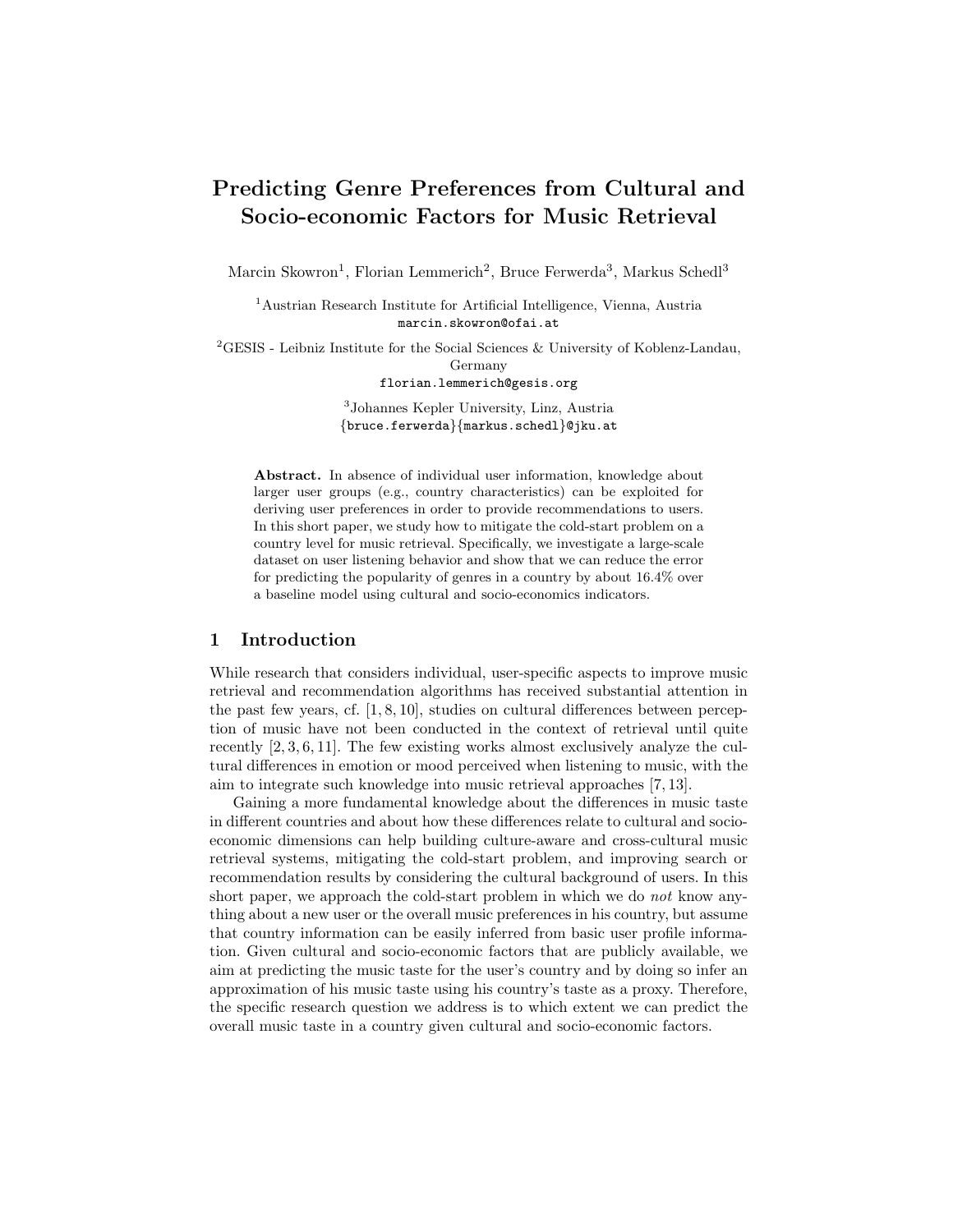# 2 Related Work

Cross-cultural research in the field of music retrieval is very limited. The studies that investigated cultural differences on users' music perception and consumption often limit themselves to a handful of cultures. For example, Hu and Lee [6] showed that there are differences between Americans and Chinese on mood perception in music, whereas Singhi and Brown [11] investigated the influence of lyrics between Canadians and Chinese. Although these findings confirm that cultural differences exist, they cannot easily be generalized to other cultures. More comprehensive studies were conducted by Ferwerda et al. [2, 3] on cultural differences in the need for music diversity. By analyzing the music consumption of users in 97 countries, they identified distinct behavior that could be related to Hofstede's cultural dimensions. In this work, we explore to which extent listeners' music preferences can be predicted across countries using cultural and socio-economical aspects and state-of-the-art machine learning techniques.

## 3 Datasets

In the following sections we describe how we infer music preferences on the country level and how we model cultural and socio-economic aspects.

#### 3.1 Modeling music preferences

We model music preference on the country level by utilizing the recently published LFM-1b dataset  $[9]$ ,<sup>1</sup> which offers demographic information and detailed listening histories for tens of thousands Last.fm users. We consider in our analysis only countries with at least 100 users in the LFM-1b dataset and for which all the Hofstede's cultural dimensions (cf. Section 3.2) are available. The 44 countries meeting both conditions are analyzed in the remaining of this work.

We define country-specific genre profiles that are used as a proxy for music taste as follows. First, the top tags assigned to each artist in the LFM-1b dataset are fetched via the respective Last.fm API endpoint.<sup>2</sup> These tags provide different pieces of information, including instruments ("guitar"), epochs ("80s"), places ("Chicago"), languages ("Swedish"), and personal opinions ("seen live" or "my favorite"). We then filter for tags that encode genre and style information. For this purpose, we use as index terms a dictionary of 20 genre names retrieved from Allmusic.<sup>3</sup> The genre profiles are eventually created as feature vectors describing the share of each genre among all listening events of the respective country's population, according to the LFM-1b dataset. More formally, the weight of genre g in country c is given as  $w_{c,g} = \frac{\sum_{a \in A_g} le_{c,a}}{\sum_{a \in A_g} le_{c,a}}$  $\frac{\sum_{a \in A} a_{e, a}}{\sum_{a \in A} le_{c, a}}$ , where  $A_g$  is the set of artists tagged with genre g, A is the entire set of artists, and  $le_{c,a}$  is the number of listening events to artist  $a$  in country  $c$ .

 $^{\rm 1}$  http://www.cp.jku.at/datasets/LFM-1b

 $^2$  http://www.last.fm/api/show/artist.getTopTags

 $3$  http://www.allmusic.com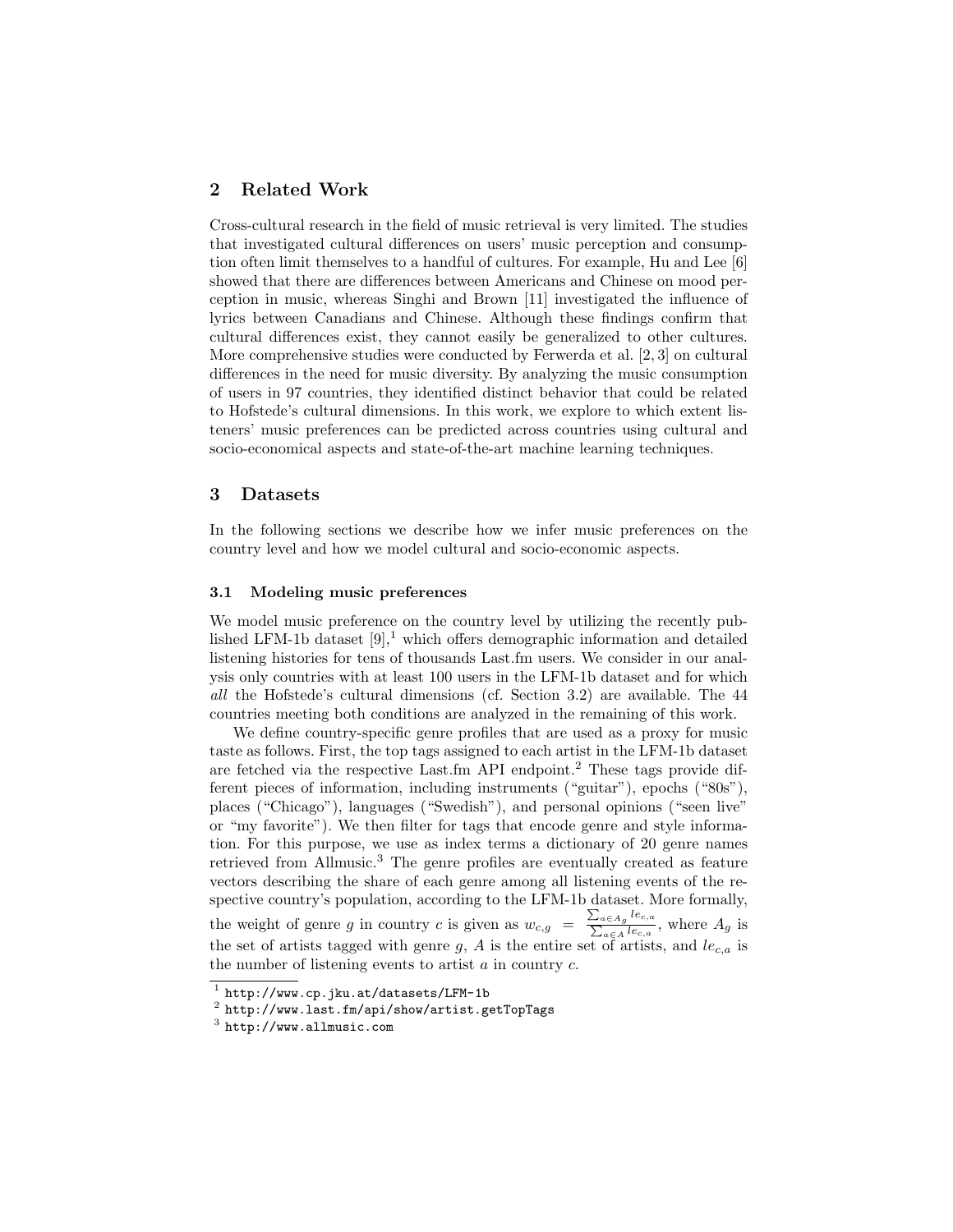#### 3.2 Modeling cultural dimensions

For our study, we rely on Hofstede et al.'s cultural dimensions.<sup>4</sup> It is considered to be the most comprehensive and up to date framework for national cultures. They defined six dimensions to identify cultures [5]:

Power distance is defined as the extent to which power is distributed unequally by less powerful members of institutions (e.g., family). High power distance indicates that a hierarchy is clearly established and executed. Low power distance indicates that authority is questioned and attempted to distribute power equally. Individualism measures the degree of integration of people into societal groups. High individualism is defined by loose social ties. The main emphasis is on the "I" instead of the "we," while opposite for low individualistic cultures.

Masculinity describes a society's preference for achievement, heroism, assertiveness and material rewards for success Low masculinity represents a preference for cooperation, modesty, caring for the weak and quality of life.

Uncertainty avoidance defines a society's tolerance for ambiguity. High scoring countries are more inclined to opt for stiff codes of behavior, guidelines, laws. Long-term orientation is associated with the connection of the past with the current and future actions. Lower scoring countries tend to believe that traditions are honored and kept, and value steadfastness. High scoring countries believe more that adaptation and pragmatic problem-solving are necessary.

Indulgence denotes in general the happiness of a country. High indulgence is related to a society that allows relatively free gratification of basic and natural human desires related to enjoying life and having fun (e.g., be in control of their own life and emotions). Whereas low scoring countries show more controlled gratification of needs and regulate it by means of strict social norms.

#### 3.3 Modeling socio-economic dimensions

In addition, we investigate a range of socio-economic indicators to predict music taste. These indicators originate from the *Quality of Government* ( $Q_0$ G) dataset,<sup>5</sup> which collects approximately 2500 variables on country-level information from more than 100 data sources. From this dataset, we extract a subset of 181 variables for which all the scores are available for the set of analyzed countries (cf. Section 3.1). To give some examples, these attributes include information on GDP, income inequality, agriculture's share of economy, unemployment rate or life expectancy. Details on such variables are provided in [12].

## 4 Experiments and Results

#### 4.1 Approach and Methods

We want to predict the popularity of each genre in a new country based on cultural and socio-economic data. For that purpose, we employ two ensemble regression methods: gradient boosting and random forests. Gradient boosting is an

 $^4$  https://geert-hofstede.com/countries.html

 $^5$ http://qog.pol.gu.se/data/datadownloads/qogbasicdata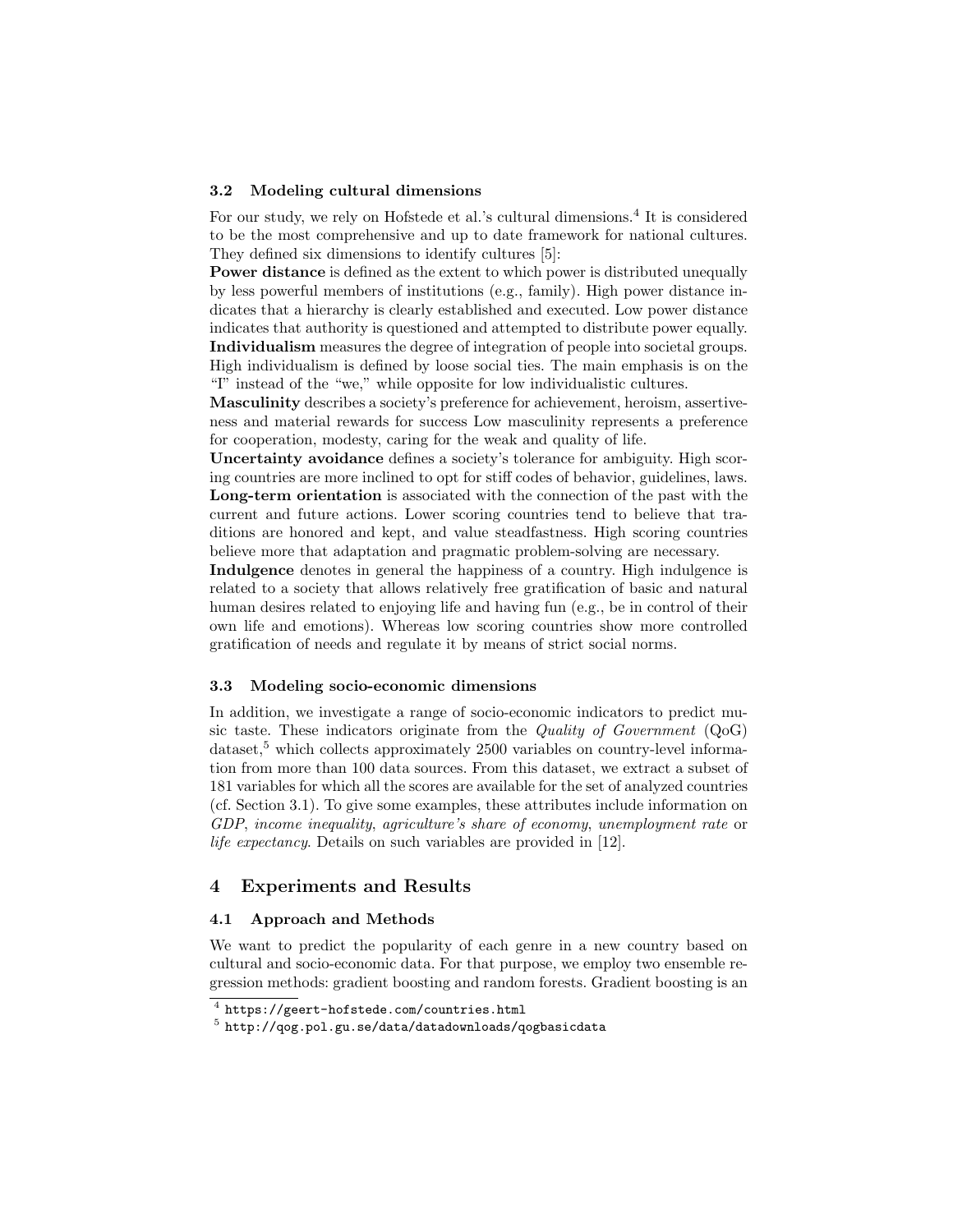effective procedure applicable in regression problems offering a natural handling of heterogeneous features and robustness to outliers in output space. Random forests are known to show reasonable performance even with high amounts of noise visible in the features and can be used when the number of features is much larger than the number of observations. Additionally we tested Epsilon-Support Vector Regression with the linear and rbf kernels; their performance on the presented data-set was lower compared with the applied ensamble regression methods. For preprocessing, we tested a variety of techniques including univariate linear regression tests and kernel principle component analysis, but report only the best results here due to limited space. To train and evaluate the regressor, we use scores and features of the 44 countries. As comparative baseline, we consider also the average prevalence of that genre in the training set.

#### 4.2 Results

Table 1 presents genre regressors performance over different sets of features: (i) Hofstede's dimensions, (ii) QoG dimensions, and (iii) the combined Hofstede's and QoG dimensions. We report the root–mean square error (RMSE) calculated over 5 independent, 10–fold cross–validation runs, one for each genre.

The regressors trained on the features inferred from Hofstede's and QoG dimensions outperformed the baseline approach in all the considered music genres. For 9 genres (alternative, pop, folk, rap, rnb, jazz, heavy metal, reggae, easy listening) the lowest RMSE was obtained using the QoG dimensions, in 3 cases (rock, punk, spoken word) the best performing regressors were trained only on Hofstede's dimensions, and for 6 genres (electronic, blues, country, classical, new age, world) the features were obtained from the both resources. The overall best performing regressor and resource type are the random forest regressor trained on the QoG dimensions. Here, the sum of RMSE for all the genres is at 0.1173, which constitutes a 12.2% improvement over the baseline approach. By selecting the best regressors for each genre we obtain an aggregated RMSE of 0.1117, a 16.4% reduction compared to the baseline. For variations that involve the QoG data, the improvements over the baseline are statistically significant according to Bonferroni-adjusted Wilcoxon signed rank tests with the null hypothesis that the error over each genre is equally distributed for the baseline and the respective classifier. This is not the case, if only Hofstede's dimensions are utilized.

In an additional analysis, we investigated which features influence the regressors most. While interpretation of socio-economical dimensions is often difficult, i.e., the best performing regressor uses a large number of relatively weak features of similar informative value, the features obtained from Hofstede's cultural dimensions offer more consistent and interpretable results. Specifically, Long Term Orientation is the most informative feature for the largest number of genres, i.e.: rock, alternative, new age, rap, rnb, electronic and jazz; Power Distance is the most important feature for classical, blues and reggae genres; Indulgence for country, pop and folk; Masculinity for heavy metal; Individualism for punk and Uncertainty Avoidance for the spoken word genre.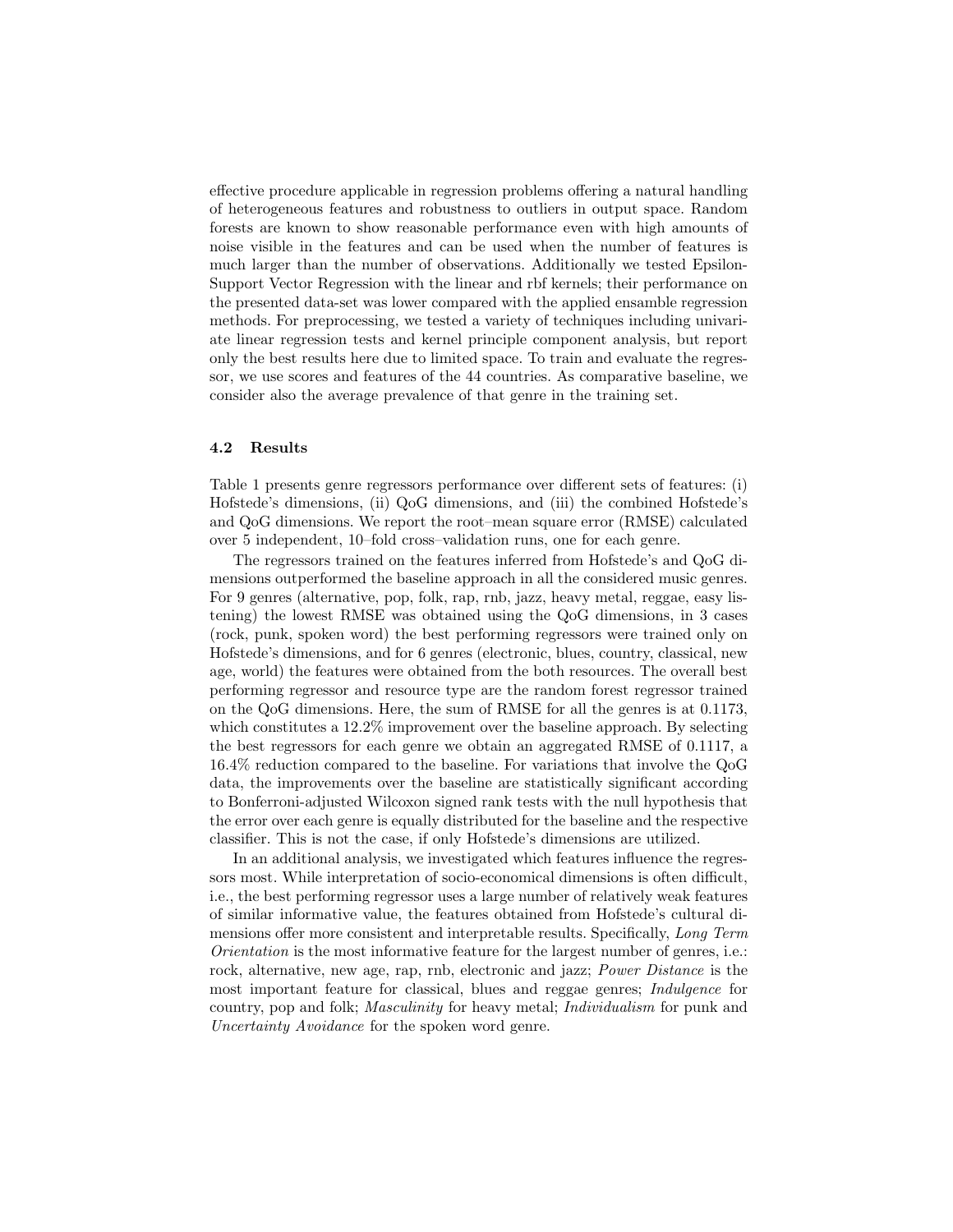Table 1. Results: Music genre preferences regression accuracy from: Hofstede's dimensions, QoG dimensions and the combination of Hofstede's and QoG dimensions; cell values show information on the root mean squared error (RMSE) between the true and predicted genre popularities, for: (Baseline) - global average value for a genre, Gradient Boosting (G. Boost.) and Random Forest (R. Forest) regressors. Asterisk denotes the best performing method for each genre. The last line shows the Bonferroni-adjusted p-value of a Wilcoxon signed rank test compared to the baseline.

|                |         | Hofstede's |            | $Qo\overline{G}$ |                                                                   | Hofstede's and |            |
|----------------|---------|------------|------------|------------------|-------------------------------------------------------------------|----------------|------------|
|                |         | dimensions |            | dimensions       |                                                                   | QoG dimensions |            |
| Genre          |         |            |            |                  | Baseline G. Boost R. Forest G. Boost R. Forest G. Boost R. Forest |                |            |
| rock           | 0.02592 | 0.02131    | $*0.02042$ | 0.02258          | 0.02255                                                           | 0.02315        | 0.02288    |
| punk           | 0.00728 | 0.00695    | $*0.00648$ | 0.00744          | 0.00724                                                           | 0.00717        | 0.00725    |
| spoken word    | 0.00051 | $*0.00048$ | 0.00049    | 0.00049          | 0.00049                                                           | 0.00048        | 0.00048    |
| pop            | 0.01843 | 0.01783    | 0.01749    | $*0.01488$       | 0.01551                                                           | 0.01568        | 0.01626    |
| alternative    | 0.01823 | 0.01619    | 0.01674    | 0.01541          | $*0.01483$                                                        | 0.01562        | 0.01583    |
| folk           | 0.00930 | 0.00972    | 0.01029    | 0.00869          | $*0.00830$                                                        | 0.00833        | 0.00842    |
| rap            | 0.00573 | 0.00588    | 0.00585    | $*0.00510$       | 0.00520                                                           | 0.00527        | 0.00537    |
| rnb            | 0.00325 | 0.00316    | 0.00310    | 0.00309          | $*0.00295$                                                        | 0.00305        | 0.00308    |
| jazz           | 0.00301 | 0.00274    | 0.00290    | 0.00279          | $*0.00254$                                                        | 0.00281        | 0.00272    |
| heavy metal    | 0.00256 | 0.00248    | 0.00246    | 0.00235          | $*0.00228$                                                        | 0.00237        | 0.00230    |
| reggae         | 0.00169 | 0.00186    | 0.00196    | 0.00150          | $*0.00139$                                                        | 0.00150        | 0.00150    |
| easy listening | 0.00067 | 0.00062    | 0.00064    | 0.00056          | $*0.00053$                                                        | 0.00058        | 0.00058    |
| electronic     | 0.02557 | 0.02198    | 0.02162    | 0.02353          | 0.02321                                                           | 0.02174        | $*0.02159$ |
| blues          | 0.00508 | 0.00457    | 0.00469    | 0.00449          | 0.00452                                                           | $*0.00431$     | 0.00460    |
| country        | 0.00234 | 0.00249    | 0.00260    | 0.00219          | 0.00221                                                           | 0.00222        | $*0.00218$ |
| classical      | 0.00211 | 0.00228    | 0.00232    | 0.00193          | 0.00191                                                           | $*0.00185$     | 0.00188    |
| new age        | 0.00111 | 0.00095    | 0.00094    | 0.00095          | 0.00093                                                           | 0.00094        | $*0.00091$ |
| world          | 0.00085 | 0.00071    | 0.00069    | 0.00076          | 0.00072                                                           | 0.00070        | $*0.00069$ |
| all genres     | 0.13364 | 0.12220    | 0.12168    | 0.11873          | $*0.11731$                                                        | 0.11777        | 0.11852    |
| $p$ -value     |         | 0.466      | 0.733      | 0.004            | 0.001                                                             | 0.001          | 0.001      |

# 5 Conclusions and Future Work

We presented an investigation of the predictive power of cultural and socioeconomic dimensions to infer music genre preferences at the country level. We demonstrated that the application of cultural and socio-economics indicators lead to a significant reduction of the error for predicting the popularity of genres in a country by about 16.4% compared to the baseline approach, i.e., predicting the global, country-independent genre preferences. In this study we used a largescale dataset on user listening behavior obtained from Last.fm user and analyzed how the cultural and socio-economical differences impact the users' music preferences. The study extends the scope of analysis compared to the previous works. In future work we will seek additional data sources, for instance, GPS-tagged microblogs [4], to obtain more fine grained results (e.g., at a regional level). Exploiting such precise data also enables the exploration of differences between rural and urban regions. Further, we will integrate the regressor proposed here